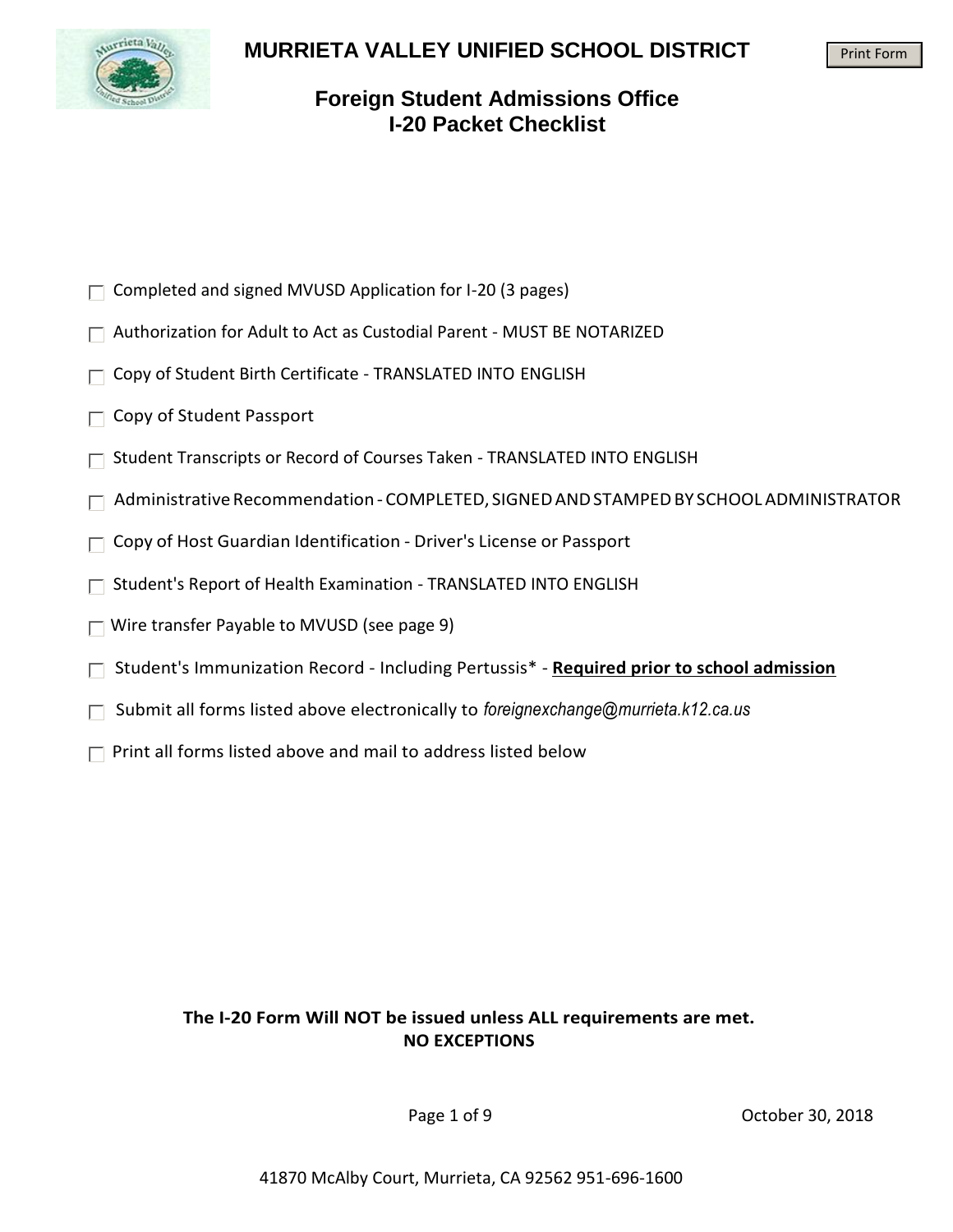

# **I-20 Application**

| <b>STUDENT INFORMATION</b>                                                                |                         | <b>DATE OF APPLICATION:</b>                        |
|-------------------------------------------------------------------------------------------|-------------------------|----------------------------------------------------|
| Student Surname (Last Name)                                                               | First/Given Name        | Middle Name                                        |
| Date of Birth<br>Sex                                                                      | Country of Birth        | Country of Citizenship                             |
| Parent/Guardian Last Name, First Name                                                     | Relationship to student |                                                    |
| <b>Address</b>                                                                            |                         | Correspondence Address if different from residence |
| City, Province                                                                            | City, Province          |                                                    |
| Country, Postal Code                                                                      | Country, Postal Code    |                                                    |
| <b>Student Email</b>                                                                      |                         | Estimated Date of Entry to U.S.A.                  |
| Last School Attended                                                                      | Location of School      |                                                    |
| For student: Please briefly explain your reason for wanting to attend school in Murrieta. |                         |                                                    |

| Is Student Proficient in English (required)                    | $\Box$ YES | $\Box$ NO |
|----------------------------------------------------------------|------------|-----------|
| Has the student completed a high school program or equivalent? | $\Box$ YES | $\Box$ NO |
| Does this student have any special physical or academic needs? | $\Box$ YES | $\Box$ NO |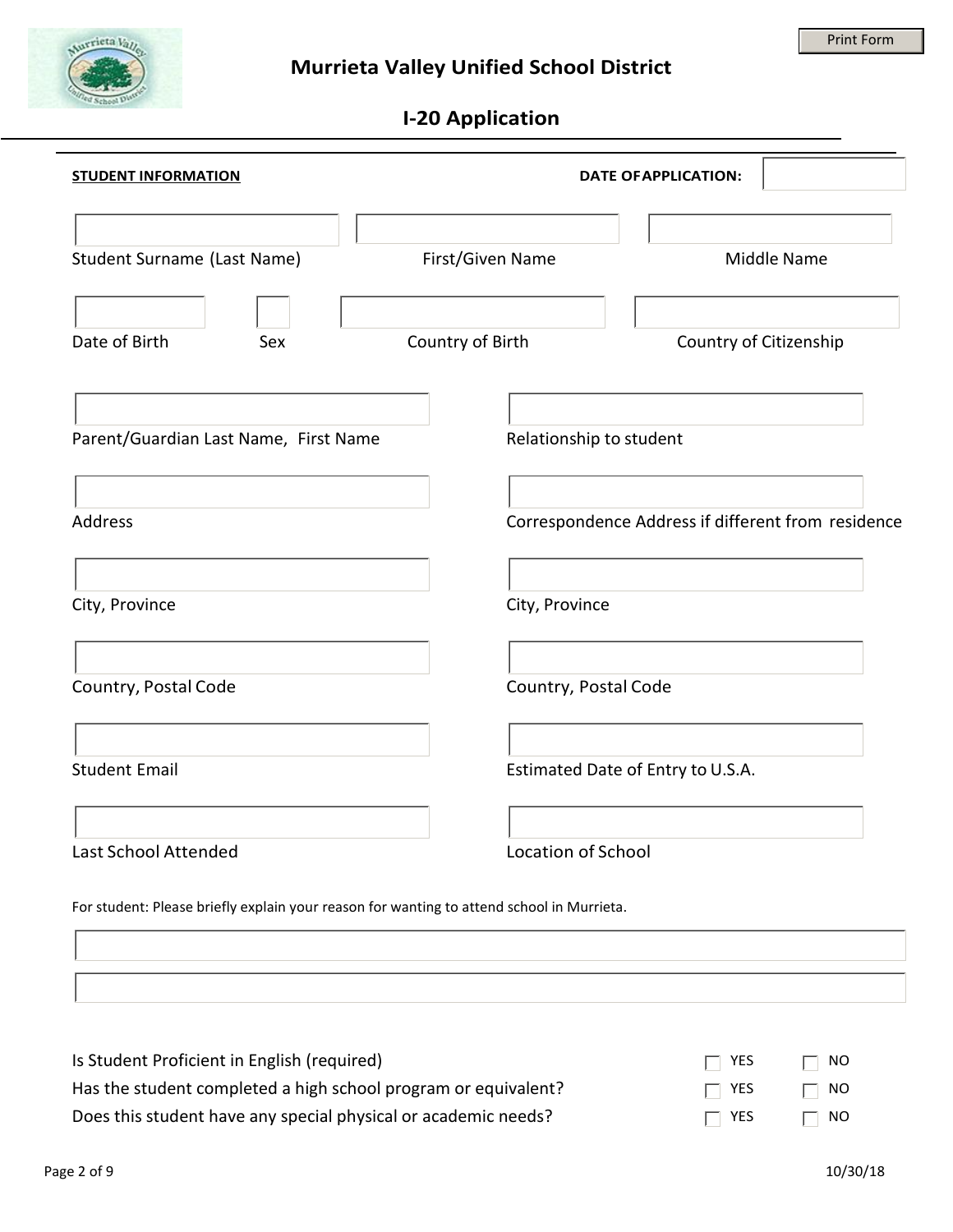

### **HOST GUARDIAN AND OTHER GUARDIAN CONTACT INFORMATION**

| Host Guardian Last Name, First Name                                                  | Other Guardian Last Name, First Name                          |
|--------------------------------------------------------------------------------------|---------------------------------------------------------------|
| <b>Home Address</b><br>Apt. No.                                                      | <b>Home Address</b>                                           |
| City, State, Zip code                                                                | City, State, Zip Code                                         |
| Home Telephone Phone<br>Cell or Work Phone                                           | Home Telephone Phone<br>Cell or Work Phone                    |
| <b>SCHOOL INFORMATION</b>                                                            |                                                               |
| Prospective Host Guardian's School of Residence:                                     |                                                               |
| Requested School of Enrollment:                                                      |                                                               |
| Grade Level Requested<br>O <sup>9</sup><br>$\bigcirc$ 10 $\bigcirc$ 11 $\bigcirc$ 12 | (Note: Grade will be determined by age and transcript review) |
| Prospective School Start Date:                                                       | Prospective School End Date:                                  |
| Person Completing this Form - Required                                               | <b>Agency or Person Securing Host Guardian</b>                |
| Last Name, First Name                                                                | Last Name, First Name of Representative                       |
| Agency Name or Relation to Student                                                   | <b>Agency Name</b>                                            |
| Address                                                                              | Address                                                       |
| City, State, Zip                                                                     | City, State, Zip                                              |
| Phone Number                                                                         | <b>Phone Number</b>                                           |
| Email Address                                                                        | <b>Email Address</b>                                          |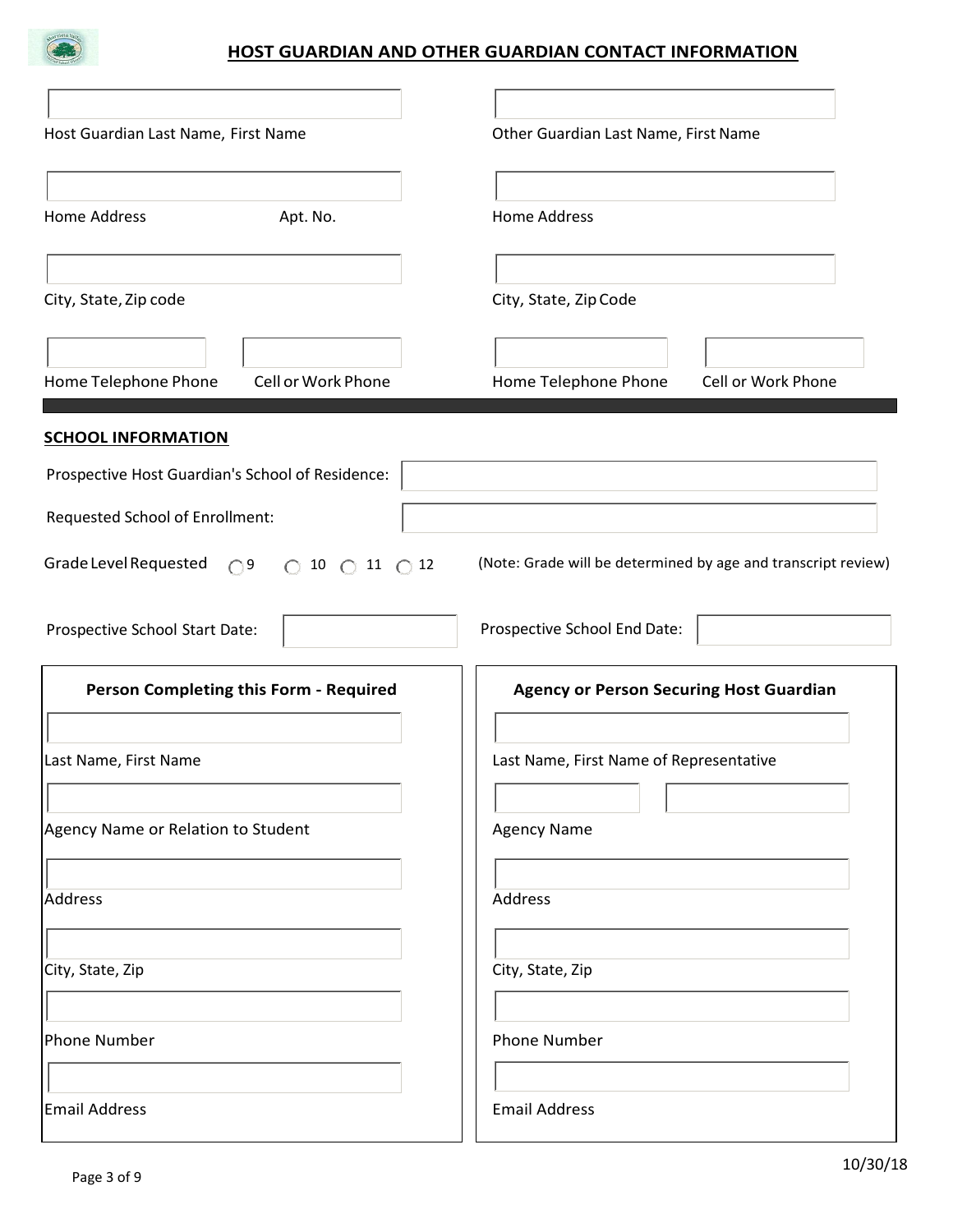### **AFFIDAVIT OF UNDERSTANDING -** *MUST BE SIGNED BY PARENTS AND HOST GUARDIANS*

The student must live with the host guardian identified by the parent on the Authorization to Act as Custodial Parent form at the address identified on this application. This guardian must live within the boundaries of the MVUSD and the student must attend a MVUSD school. The prospective host guardian is willing to receive, maintain and support the student named above and has assured the U.S. government that the student will not become a public charge in United States. Any prospective change of guardian or student residence must be reported immediately to the Foreign Student Admissions Office. These changes may require additional documentation or result in loss of school placement or termination of SEVIS status.

Attendance to public school grades 9-12 in the United States by F-1 students is limited to twelve months aggregate. Student must be attending school full time. A high school diploma is NOT guaranteed and is dependent on the units accepted from the transcript evaluation completed at the high school of attendance and the completion of all graduation requirements within the student's term of study as determined by school officials.

If the student fails to abide by the laws pertaining to F-1 student attendance, the student's status in the SEVIS system may be changed or terminated. Students/guardians must consult with the Foreign Student Admissions Office Designated School Official (DSO) under the following conditions:

- \* Prior to dropping below a full course of study for any reason
- \* Report any address changes within 10 days of the change
- \* Report any change in sources of financial support<br>\* Report any change in program of study or academ
- \* Report any change in program of study or academic status
- Notify the DSO prior to traveling outside of the United States and receive a new I-20
- \* Notify the DSO upon applying for change of nonimmigrant status
- \* Notify the DSO if they intend to transfer to another program

I have received a copy of and understand the F-I Foreign Student Admission Information, including the tuition, and refund policy. I understand that tuition will NOT be refunded for any semester (full or partial). If the student transfers after the first semester without attending any day of the second semester, the tuition amount for the second semester will be refunded, less the cost of a \$200 processing fee. If the student attends one day of the second semester, the tuition will not be refunded.

The tuition will only be refunded to the person or agency thatsubmitted the wire transfer. This person must complete the Request for Refund Form.

I certify under penalty of perjury under the laws of California that the information above is true and correct.

| <b>Print Parent Name</b>             |      | <b>Print Parent Name</b>                     |      |
|--------------------------------------|------|----------------------------------------------|------|
| Signature                            | Date | Signature                                    | Date |
| Print Prospective Host Guardian Name |      | Print Prospective Other Guardian Name/Agency |      |
| Signature                            | Date | Signature                                    | Date |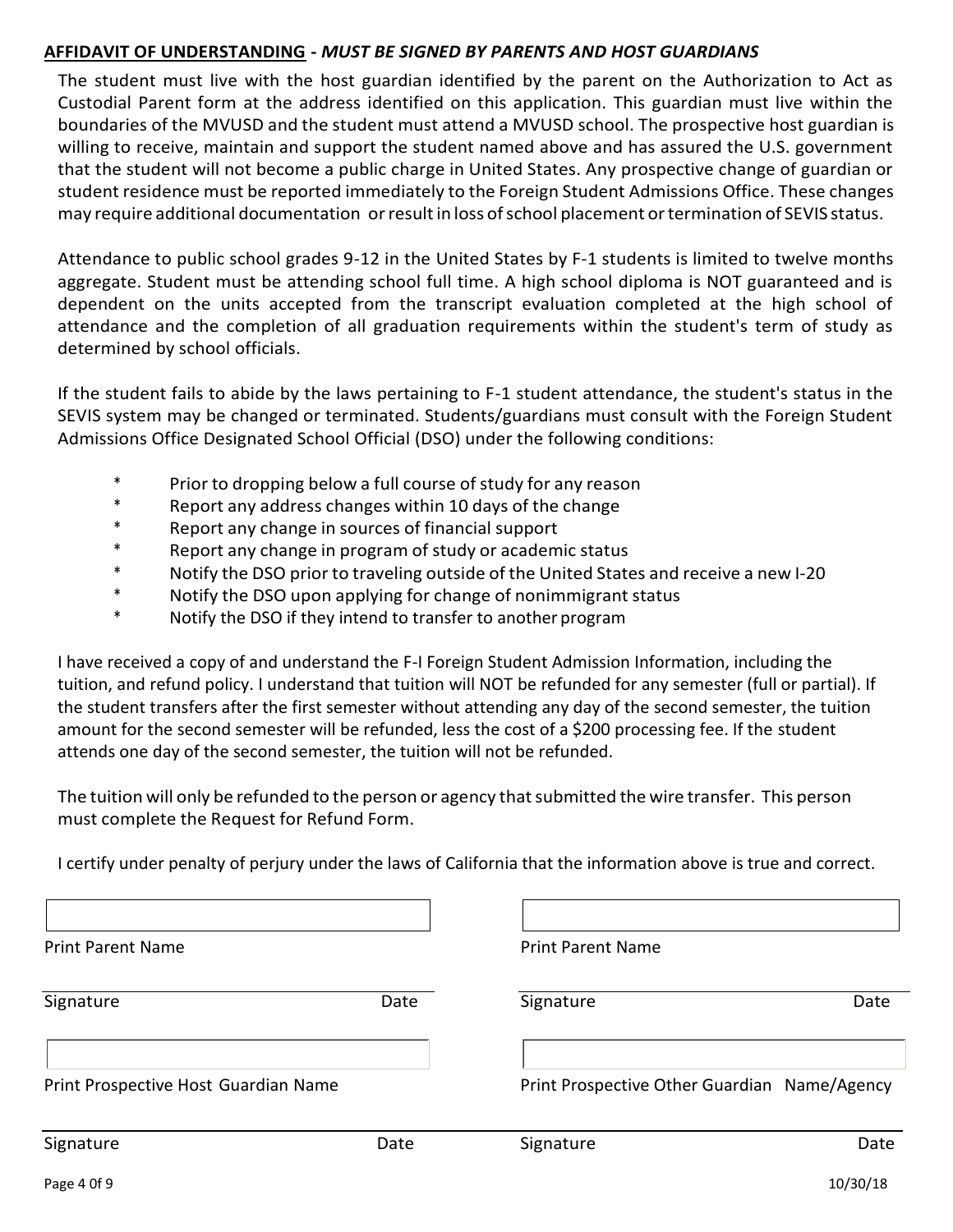

## **MURRIETA VALLEYUNIFIEDSCHOOLDISRICT FOREIGN STUDENTADMISSIONS AUTHORIZATION FOR ADULT TO ACT AS GUARDIAN**

| I, (We)                                                                                                |                                                                              |                    | and/or                                                                                                 |
|--------------------------------------------------------------------------------------------------------|------------------------------------------------------------------------------|--------------------|--------------------------------------------------------------------------------------------------------|
|                                                                                                        | Name of Legal Parent/Guardian                                                |                    | Name of Legal Parent/Guardian                                                                          |
|                                                                                                        | do hereby state that I am (we are) the natural or legal parents/guardians of |                    |                                                                                                        |
|                                                                                                        |                                                                              |                    | Name of Student                                                                                        |
| a minor, age                                                                                           | , born on                                                                    | . I (We) authorize |                                                                                                        |
|                                                                                                        | Date                                                                         |                    | <b>Host Guardian Name</b>                                                                              |
| and                                                                                                    |                                                                              |                    | to act on my (our) behalf in all educational decisions and                                             |
|                                                                                                        | Additional Host Guardian/Agency Name                                         |                    |                                                                                                        |
|                                                                                                        |                                                                              |                    | matters, including, but not limited to registration and enrollment, authorizing absences, field trips, |
|                                                                                                        |                                                                              |                    | acknowledging notifications and signing other authorizations including, but not limited to, medical    |
|                                                                                                        |                                                                              |                    | decisions and treatment in accordance with provisions of California Education Code 49407 and/or        |
| 49409. I have read and understand the Foreign Student Information including the tuition, processing    |                                                                              |                    |                                                                                                        |
| fees and refund policy. I certify under penalty of perjury under the laws of California that the above |                                                                              |                    |                                                                                                        |
| information is true and correct.                                                                       |                                                                              |                    |                                                                                                        |
|                                                                                                        |                                                                              |                    |                                                                                                        |

| <b>Dated this</b> |                                 | day of | , 20 | at                               |  |
|-------------------|---------------------------------|--------|------|----------------------------------|--|
|                   | Number                          | Month  | Year | Location of Signing              |  |
|                   | Print LegalParent/Guardian Name |        |      | Print Legal Parent/Guardian Name |  |
|                   | Signature                       |        |      | Signature                        |  |
| Witnessed by:     |                                 |        |      | Date:                            |  |
|                   |                                 |        |      |                                  |  |

#### *THIS DOCUMENT MUST BE OFFICALLY NOTARIZED*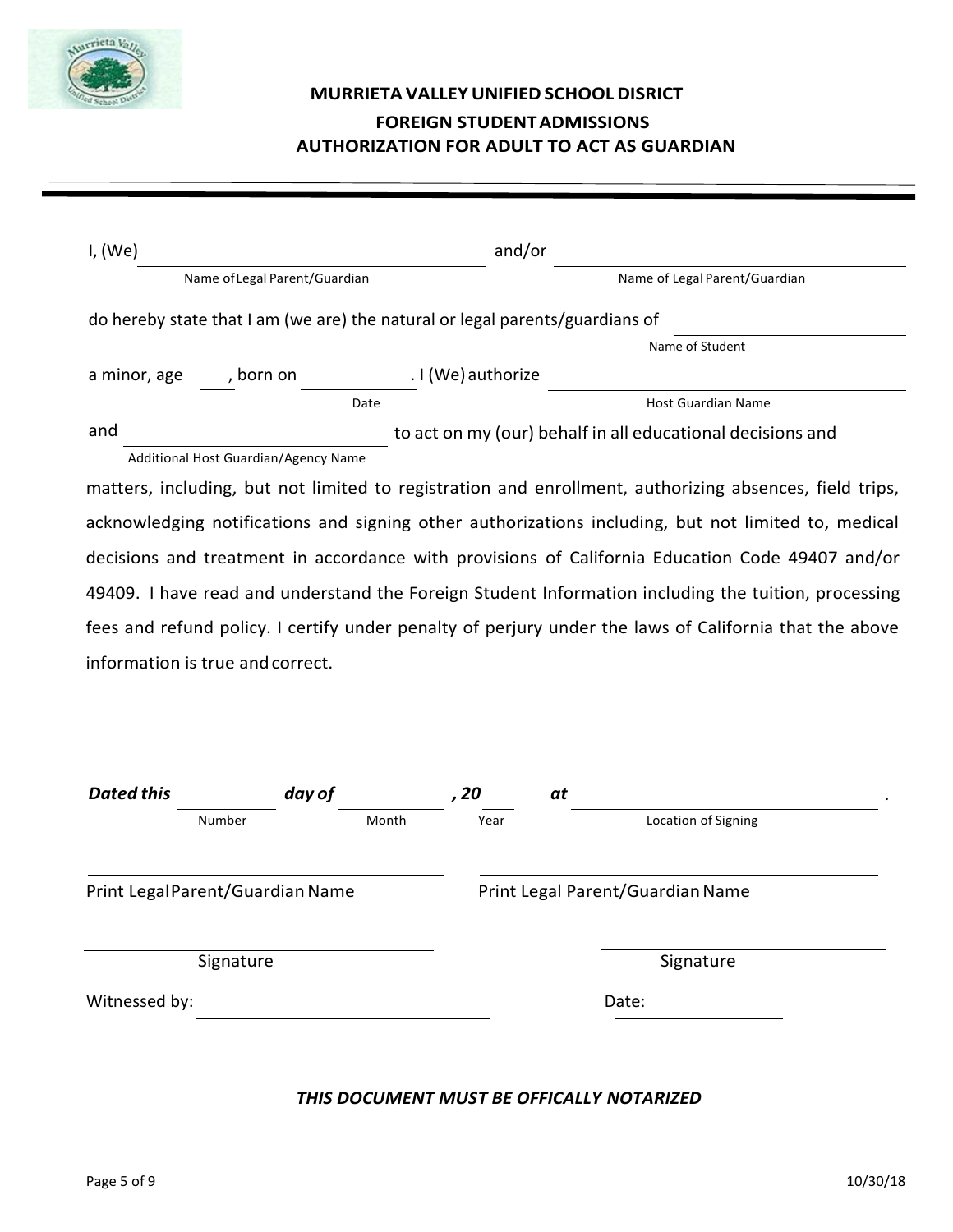### **REPORT OF HEALTH EXAMINATION FOR SCHOOL ENTRY**

To protect the health of children, California law requires a health examination on school entry. Please have this report filled out by a health examiner and return it to the school. The school **will**keep and maintain it as confidential infomiation .

| <b>PARTI</b>           | TO BE FILLED OUT BY A PARENT OR GUARDIAN                                                                                   |                 |                                                                                                                                                                                                                        |               |        |                          |                             |       |
|------------------------|----------------------------------------------------------------------------------------------------------------------------|-----------------|------------------------------------------------------------------------------------------------------------------------------------------------------------------------------------------------------------------------|---------------|--------|--------------------------|-----------------------------|-------|
| CHILD'SNAME-Las1       |                                                                                                                            | : First 1       | ; Middle                                                                                                                                                                                                               |               |        |                          | BIRTH DATE-- Month/Day/Year |       |
|                        | ADDRESS-N umber. Street                                                                                                    | :City           | : ZIP code                                                                                                                                                                                                             | <b>SCHOOL</b> |        |                          |                             |       |
| <b>PARTIL</b>          | TO BE FILLED OUT BY HEALTH EXAMINER                                                                                        |                 |                                                                                                                                                                                                                        |               |        |                          |                             |       |
|                        | <b>HEA LTH EXAMINATION</b>                                                                                                 |                 | <b>IMMUNIZATION RECORD</b>                                                                                                                                                                                             |               |        |                          |                             |       |
|                        | NOTE: All tests and evaluations except the blood lead test<br>must be done after the child is 4 years and 3 months of age. |                 | Note to Examine:r Please give the family a completed or updated yellow California Immunization Record.<br>Note to School: Please record immunization dates on the blue California School Immunization Record (PM 286). |               |        |                          |                             |       |
|                        | <b>REQUIRED TESTS/EVALUATIONS</b>                                                                                          | DATE (mmfddfyy) |                                                                                                                                                                                                                        |               |        | DATE EACH DOSE WAS GIVEN |                             |       |
| <b>Health History</b>  |                                                                                                                            |                 | <b>VACCINE</b>                                                                                                                                                                                                         | First         | Second | <b>Third</b>             | Fourth                      | Fifth |
|                        | <b>Physical Examination</b>                                                                                                |                 | <b>POLIO (OPV or IPV)</b>                                                                                                                                                                                              |               |        |                          |                             |       |
| DentalAssessment       |                                                                                                                            |                 | DtaPIDTPIDT/Td (diphtheria, tetanus, and [acellular)                                                                                                                                                                   |               |        |                          |                             |       |
|                        | <b>NutritionalAssessment</b>                                                                                               |                 | pertussis) OR (telanus and diphthera only)                                                                                                                                                                             |               |        |                          |                             |       |
|                        | Developmatal Assessment                                                                                                    |                 | MMR (measles, mumps, and rubella)                                                                                                                                                                                      |               |        |                          |                             |       |
| Vision Screening       |                                                                                                                            |                 | HIB MENINGITIS (Haemophilus Influenzae B)                                                                                                                                                                              |               |        |                          |                             |       |
|                        | Audio metric (he aring) Screening                                                                                          |                 | (Reouired for child care/preschool only)                                                                                                                                                                               |               |        |                          |                             |       |
|                        | Tuberculin Test (Mantou x/PPD}                                                                                             |                 | <b>HEPATITIS B</b>                                                                                                                                                                                                     |               |        |                          |                             |       |
|                        | Blood Test (for anemia)                                                                                                    |                 | <b>VARICELLA (Chickenpox)</b>                                                                                                                                                                                          |               |        |                          |                             |       |
|                        |                                                                                                                            |                 |                                                                                                                                                                                                                        |               |        |                          |                             |       |
| Urtne Test             |                                                                                                                            |                 | <b>OTHER</b>                                                                                                                                                                                                           |               |        |                          |                             |       |
| <b>Blood Lead Test</b> |                                                                                                                            |                 |                                                                                                                                                                                                                        |               |        |                          |                             |       |

#### **RESULTS AND RECOMM**

### I give permission for the health examiner to share the additional information about the health

| RESULTS AND RECOMMENDATION                                                                                                                         | T give permission for the nearly examiner to share the additional imomiation about the nearly<br>check-up with the school as explained in Part III. |
|----------------------------------------------------------------------------------------------------------------------------------------------------|-----------------------------------------------------------------------------------------------------------------------------------------------------|
| Fill out if patient or quardian has signed the release of health information.                                                                      | $D$ Please check this box if you do not want the health examiner to fill out Part Iii.                                                              |
| O Examination shows no condition of concern to school program activities.                                                                          |                                                                                                                                                     |
| Conditions found in the examination or after further evalL1ation that are of importance to schooling or<br>physical activity are: /please explain) |                                                                                                                                                     |
|                                                                                                                                                    | Signature of parent or quar<br>Date                                                                                                                 |
|                                                                                                                                                    | Name, address, and telephone number of health examiner                                                                                              |
|                                                                                                                                                    |                                                                                                                                                     |
|                                                                                                                                                    |                                                                                                                                                     |
|                                                                                                                                                    |                                                                                                                                                     |
|                                                                                                                                                    | Signature of health examiner<br>Date                                                                                                                |
| <u>Kuawabild la wakla ta wattha sabaal baalth abaalu wa sall tha Child Haalth and Disability Duayantian (CHOD) Duayyang in wu laasl baalth</u>     |                                                                                                                                                     |

If your child Is unable to get the school health check-up, call the Child Health and Disability Prevention (CHOP) Program in your local health department. If you do not want your child to have a health check-up, you may sign the waiver form (PM 171 BJ found at your child's school.

PM171A(3/03)iBilu1guaJ)

**CHOP website: [www.dhs.ca.gov/chdp](http://www.dhs.ca.gov/chdp)**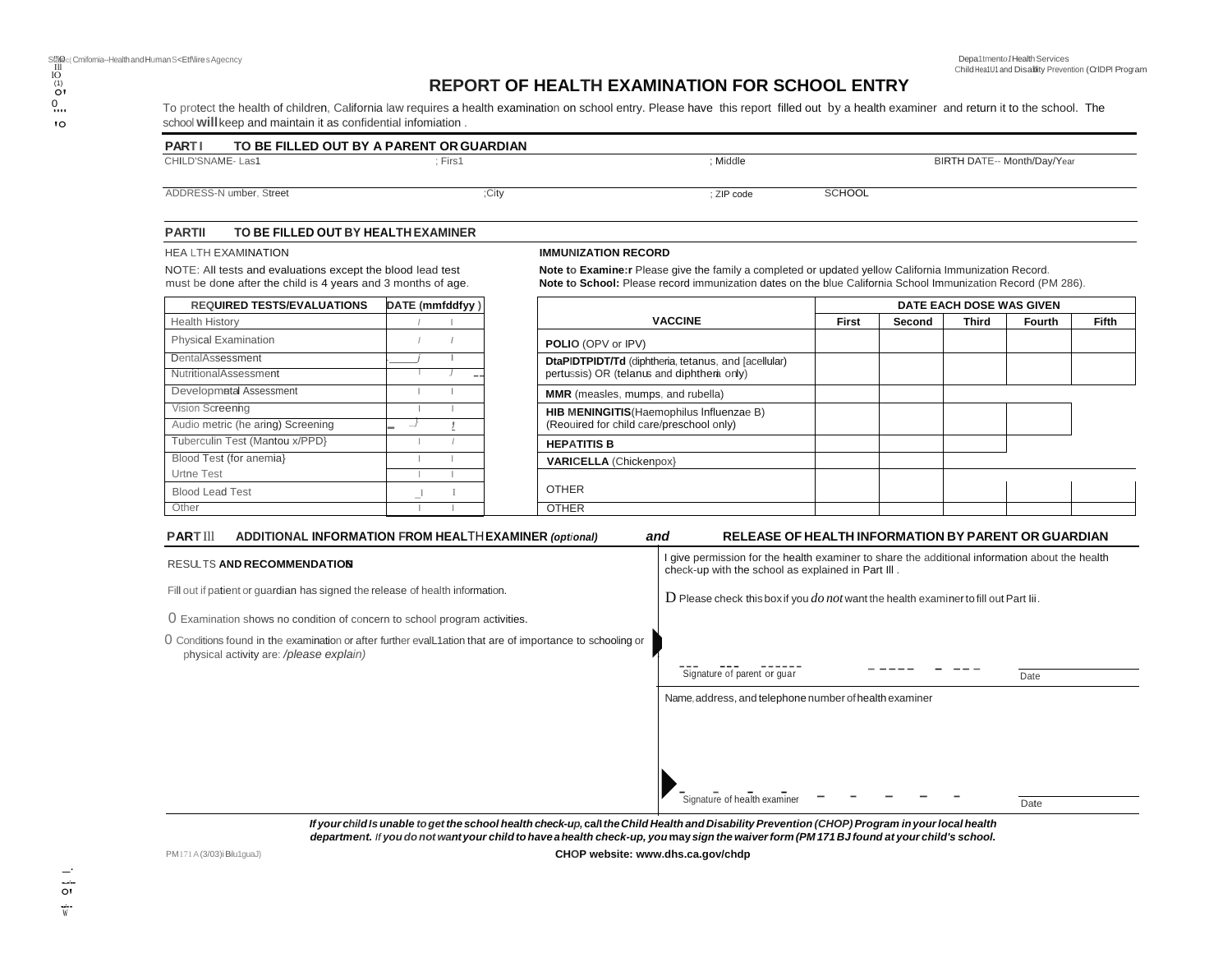## **Do all students need the pertussis (Tdap) to enroll in school?**

Pertussis (Whooping cough) was widespread in California in 2010.

Assembly Bill 354, now chaptered into California law, requires students to be immunized against pertussis.

Effective July 1, 2012, all students entering or advancing to 7th - 12 grade will be required to show evidence of receipt of a Tdap vaccine on or after their 10th birthday.

Students not meeting these immunization requirements may not attend school after the effective dates noted above.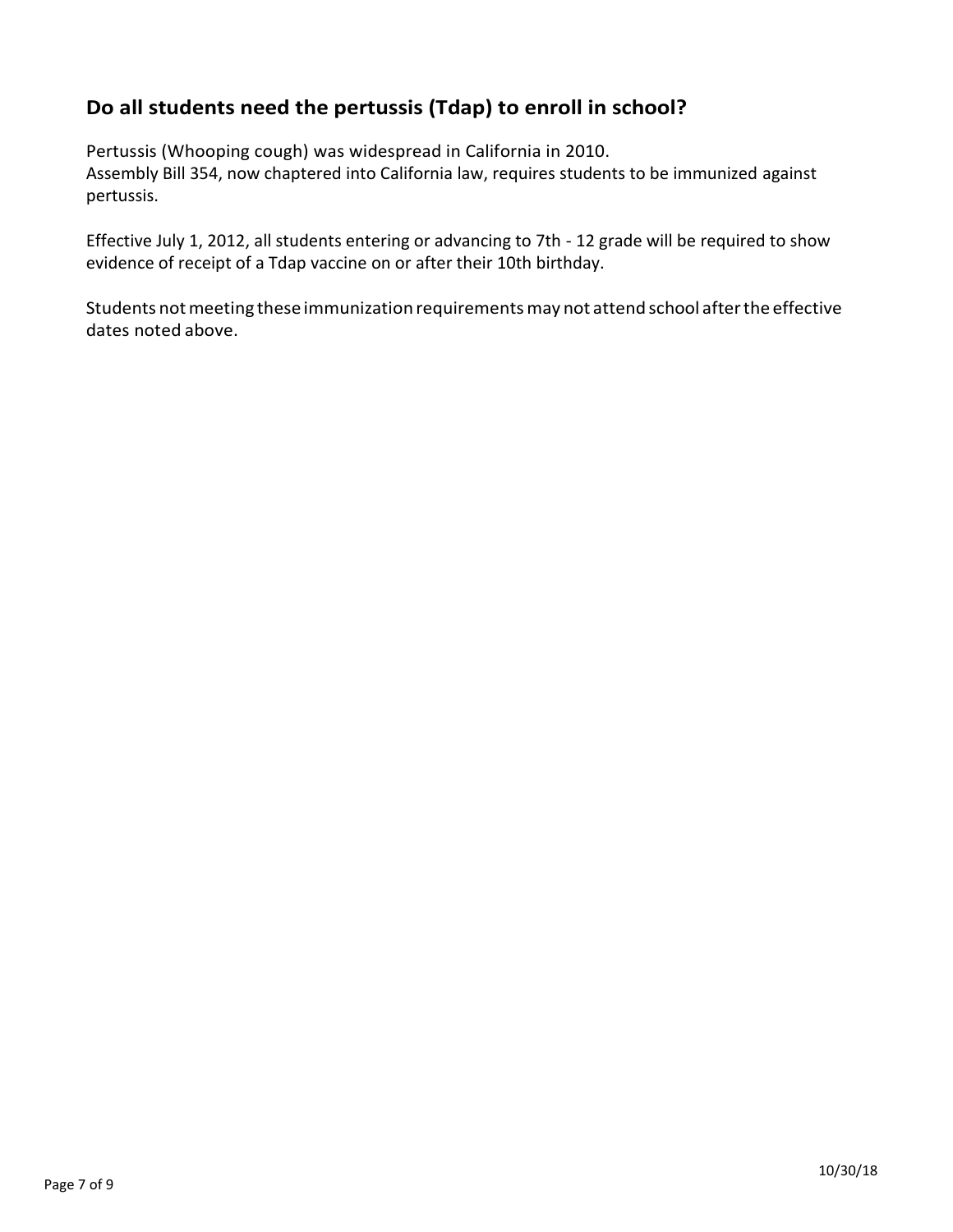

## **ADMINISTRATIVE RECOMMENDATION For Incoming F-1 or J-1 Visa Students**

| <b>Student Last Name:</b>            | First Name:          | Middle Name:                      |  |
|--------------------------------------|----------------------|-----------------------------------|--|
| Date of Birth:                       | Grade Requested:     |                                   |  |
| <b>Host Guardian Address:</b>        | City:                | Zip:                              |  |
| <b>Host Guardian Phone:</b>          | Is address in MVUSD: | Is student proficient in English: |  |
| Does student have any special needs? | Visa Type:           |                                   |  |

#### **Guardian:**

Thank you for submitting an application for your foreign student to attend a school within the Murrieta Valley Unified School District. The recommendation of the MVUSD school administrator is required as part of your application.

*Please take this form along with all of the documents listed on the Foreign Student Admissions Office F-1 or J-1 Packet Checklist to the requested school.* If this school is not your school of residence, then the Intra-district Permit Application will need to be approved by your school of residence and the requested school.

Return this signed form as part of your complete I-20 Application Packet to the Foreign Student Admissions Office.

#### **Administrator: Please complete ALL sections below:**

Please review this student's records. Your recommendation below will be a factor among those considered in the application process **Do not enroll this student until officially notified by the Foreign Student Admissions Office.**

| <b>MVUSD School Name:</b>                   |                                                                     |        |                                                                                                                                                                                                                                |      |
|---------------------------------------------|---------------------------------------------------------------------|--------|--------------------------------------------------------------------------------------------------------------------------------------------------------------------------------------------------------------------------------|------|
| Name MVUSD Administrator:                   |                                                                     | Title: |                                                                                                                                                                                                                                |      |
|                                             | Signature of MVUSD Administrator: Signature of MVUSD Administrator: |        | Date: the contract of the contract of the contract of the contract of the contract of the contract of the contract of the contract of the contract of the contract of the contract of the contract of the contract of the cont |      |
| Recommendation of the school administrator: |                                                                     |        |                                                                                                                                                                                                                                |      |
| Recommended                                 | I understand the student will attend this school from               | Date   | to the contract of the contract of the contract of the contract of the contract of the contract of the contract of the contract of the contract of the contract of the contract of the contract of the contract of the contrac | Date |
| <b>Not Recommended</b>                      | Reason:                                                             |        |                                                                                                                                                                                                                                |      |

School Stamp Required Here